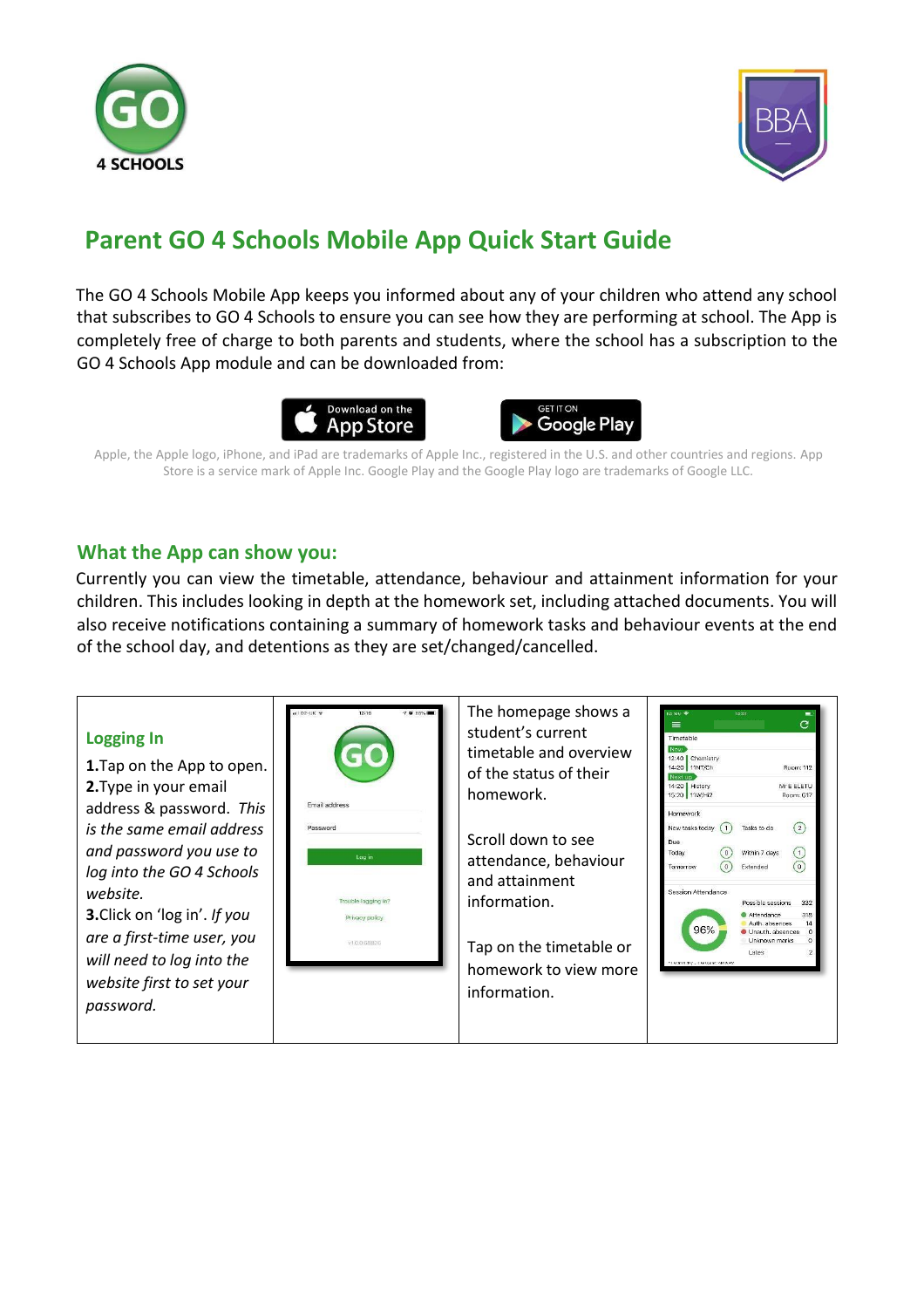## **Timetable:**

From the main screen you can also tap on the timetable for more information.

| No SIM 全                        | 14:01   |                   |            |
|---------------------------------|---------|-------------------|------------|
| ≡                               |         |                   | ٦          |
| Timetable                       |         |                   |            |
| Now                             |         |                   |            |
| 12:40 Chemistry                 |         |                   |            |
| 14:20 11NT/Ch                   |         |                   | Room: 112  |
| Next up                         |         |                   |            |
| 14:20 History                   |         | Mr E              |            |
| 15:20 11W/Hi2                   |         |                   | Room: G17  |
| Homework                        |         |                   |            |
| New tasks today (1) Tasks to do |         |                   | $\sqrt{2}$ |
| Due                             |         |                   |            |
| Today                           | $\circ$ | Within 7 days     |            |
| Tomorrow                        | $\circ$ | Extended          | o          |
| Session Attendance              |         |                   |            |
|                                 |         | Possible sessions | 332        |
|                                 |         | Attendance        | 318        |
|                                 |         | Auth, absences    | 14         |
| 96%                             |         | Unauth, absences  | $\Omega$   |
|                                 |         | Unknown marks     | $\Omega$   |
|                                 |         |                   |            |

#### **Timetable detail:**

You are then presented with today's timetable. You can tap or swipe to previous and future days at the top.

| 08:50 Tutorial                 |                                      |                     |
|--------------------------------|--------------------------------------|---------------------|
| 09:15 11G/Tu                   |                                      | Dr S<br>Room: G53   |
|                                | 09:15   Mathematics<br>10:15 11n/Ma1 | Mrs B<br>Room: G54  |
|                                | 10:15 Physics<br>11:20 11NT/Ph       | Mr M<br>Room: 117   |
| 11:40 History                  | 12:40 11W/Hi2                        | Miss M<br>Room: G25 |
| 14:20 11n/En1                  | 12:40 English Language               | Mr S<br>Room: G15   |
| 14:20 Biology<br>15:20 11N1/Bi |                                      | Mr P<br>Room: 118   |

## **Attendance:**

From the main screen scroll down to view attendance information. A chart displays the overall percentage attendance.

The App will also display detail about specific attendance marks including authorised and unauthorised attendance marks. Late marks are incorporated into the overall attendance marks and unknown marks are waiting for confirmation of the reason for the absence.

NOTE: There are two possible sessions in a school day, AM and PM.



Scrolling down further, you can see the attainment card, showing how your child is doing in their subjects. The attainment card at the top level provides their grades, and their residual (how well they are doing when compared to their target), if shared by their school.



## **Subject detail:**

If you tap on a specific subject you can see an overview of attainment, behaviour and homework for that subject.

| No SIM<br>$=$                      |          | 14:01                              |                |
|------------------------------------|----------|------------------------------------|----------------|
| Timetable                          |          |                                    |                |
| <b>Now</b><br>12:40 Chemistry      |          |                                    |                |
| 14:20 11NT/Ch<br>Next up           |          |                                    |                |
| 14:20 History<br>15:20 11W/Hi2     |          |                                    |                |
| Homework                           |          |                                    |                |
| New tasks today (1) Tasks to do    |          |                                    | $\overline{2}$ |
| Due                                |          |                                    |                |
| Today                              | $\circ$  | Within 7 days                      |                |
| Tomorrow                           | $\Omega$ | Extended                           |                |
| Session Attendance                 |          |                                    |                |
|                                    |          | Possible sessions                  | 332            |
|                                    |          | Attendance                         | 318            |
| 96%                                |          | Auth, absences<br>Unauth, absences | 14             |
|                                    |          | Unknown marks                      | $\Omega$<br>0  |
|                                    |          | Lates                              | $\overline{2}$ |
| 1 school day = 2 sessions: AM & PM |          |                                    |                |

| ull vodafone UK 중       | 15:05                        |  |
|-------------------------|------------------------------|--|
| $\zeta$ Back            |                              |  |
| English Language sample |                              |  |
| End of KS4<br>Target:   | 5                            |  |
| Current<br>Grade:       | 6                            |  |
| Recent homework         |                              |  |
|                         | No homework tasks available. |  |
| Recent behaviour events |                              |  |
|                         | No events for this subject.  |  |
|                         |                              |  |
|                         |                              |  |